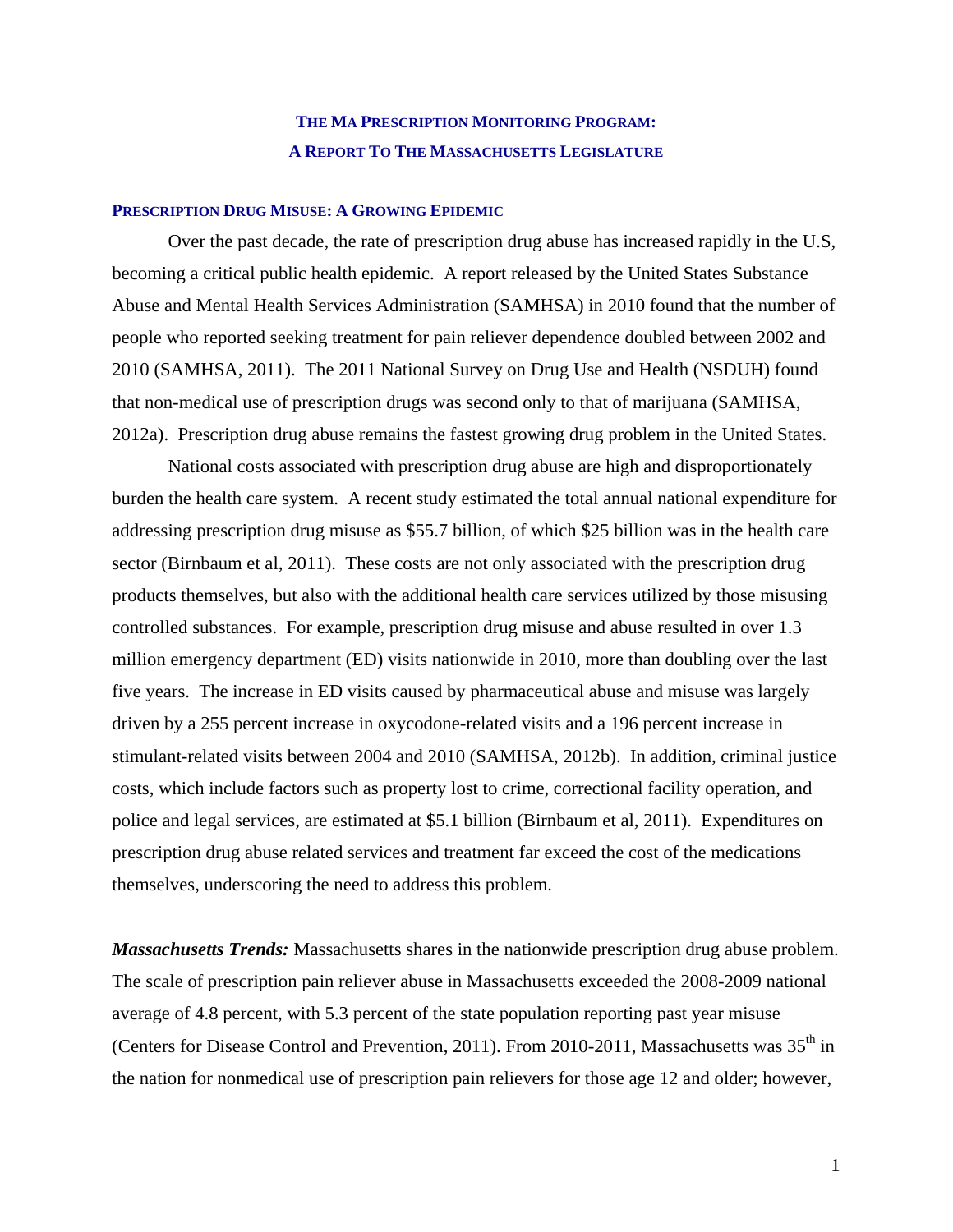for those ages 18 to 25, Massachusetts ranked  $21<sup>st</sup>$  (SAMHSA, 2013). From Fiscal Year (FY) 2001 to FY 2011<sup>1</sup>, analyses of Massachusetts Prescription Monitoring Program (PMP) data indicated that the number of prescriptions for all Schedule  $II^2$  opioids, including oxycodone products, increased 88 percent, from 1.4 million to 2.6 million.

 As a result, fatalities related to controlled substance use have increased in the Commonwealth, with overdose now the leading cause of accidental death. Opioids, including heroin, oxycodone, morphine, codeine and methadone, continue to be the drugs most associated with poisoning deaths (67%), which have been increasing five percent per year since 2000 (DPH 2012a).

#### **DEVELOPMENT OF THE MASSACHUSETTS PRESCRIPTION MONITORING PROGRAM**

 To help combat the prescription drug abuse epidemic, the Centers for Disease Control and Prevention (CDC) recommended that states establish prescription drug monitoring programs (PDMPs) in 2011. These state-run electronic databases can help identify and curb questionable activity, such as doctor shopping and illicit prescribing, by tracking the distribution of all dispensed controlled substances, from prescriber to pharmacy to patient. Information provided by PDMPs, including the type of drug, its quantity and date dispensed, can help prescribers and pharmacists identify individuals who might be abusing controlled substances and therefore might need intervention, such as referral to treatment. PDMP data are also used by drug diversion investigators, medical licensing boards, medical examiners, drug courts, opioid treatment programs, and community-based drug prevention programs (PDMP Center of Excellence, Briefing on PDMP Effectiveness and Prescription Drug Monitoring Programs: An Assessment of the Evidence for Best Practices). PDMPs therefore constitute an important resource in the fight against prescription drug abuse that should be leveraged nationwide.

 $\overline{a}$ 

 $1$  Massachusetts state fiscal year (FY) is defined as July 1-June 30.

 $2^2$  Drugs, substances, and certain chemicals used to make drugs are classified into five (5) distinct categories or schedules depending upon the drug's acceptable medical use and the drug's abuse or dependency potential, ranging from Schedule II with the greatest potential to Schedule V with the least. The abuse rate is a determining factor in the scheduling of the drug. The Commonwealth of Massachusetts currently monitors Schedules II-V controlled drugs.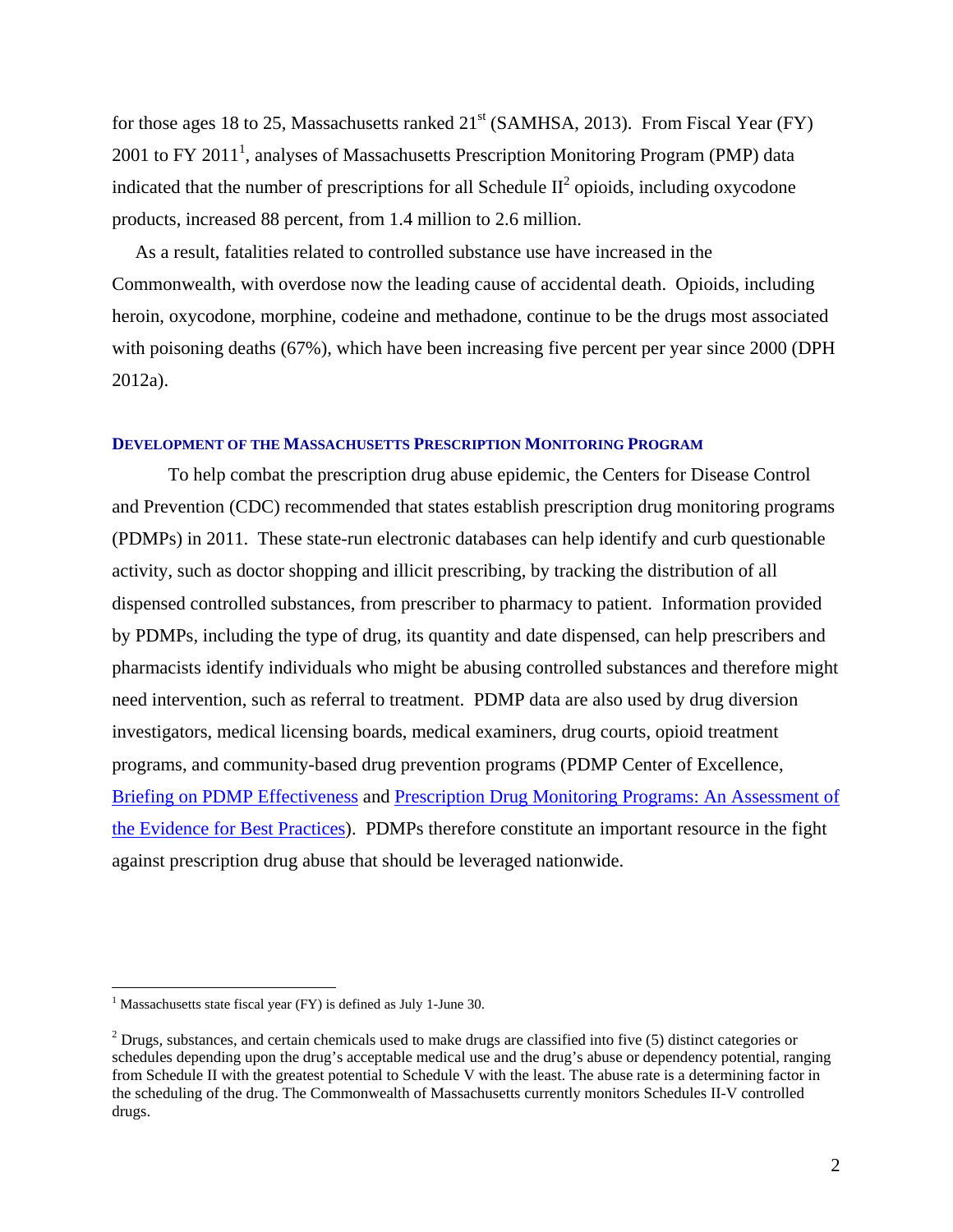*Establishing the Massachusetts PMP***:** The Drug Control Program (DCP) within the Massachusetts Department of Public Health's Bureau of Health Care Safety and Quality (BHCSQ) established a PMP through joint regulations with the Board of Registration in Pharmacy in 1992. DCP manages the PMP as an integral component of the Commonwealth's *Substance Abuse Strategic Plan* (Commonwealth of MA 2010) and continues to expand the capabilities of this important clinical tool.

*Federal Grant Projects:* In its commitment to enhancing the PMP, DCP has sought and been awarded several competitive grants from U.S. Department of Justice, Bureau of Justice Assistance's (BJA) Harold Rogers Prescription Drug Monitoring Program. Administered by the BJA, these grants are awarded in order to help states facilitate planning, implementation and program enhancement, including the adoption of interstate data sharing and other PDMP best practices. MA DCP has received awards from BJA ranging from \$300,000-\$400,000 annually since 2003. BJA grants have been a major source of support in developing and promulgating regulatory amendments that have greatly expanded the MA PMP's breadth and impact, which are outlined in Table 1. BJA grants continue to enable the further enhancement of PMP operational capacities to better meet the needs of the Commonwealth.

*Expanding the MA PMP and MA Online PMP*: While BJA grants have been an important source of support for enhancing the PMP, DCP has made system improvements since its inception in 1992 through initiatives supported by state appropriations, which are also summarized in Table 1. MA DCP launched the MA Online PMP in 2010, providing authorized users (prescribers, dispensers, law enforcement and regulatory personnel) with web-based access to patients' controlled substances prescription histories that they can use to screen for and identify individuals who may be have been prescribed multiple drugs. Providing data online has improved prescriber and pharmacist access to necessary patient information and allows timely interventions with at-risk patients, improving medical care and containing costs.

 Recognizing the need to balance protecting patient confidentiality with improving access to prescription monitoring data through the online system, DCP implemented proper quality assurance measures and evaluated necessary security features prior to fully launching the MA Online PMP. In order to fully assess Internet security risks and possible operational failures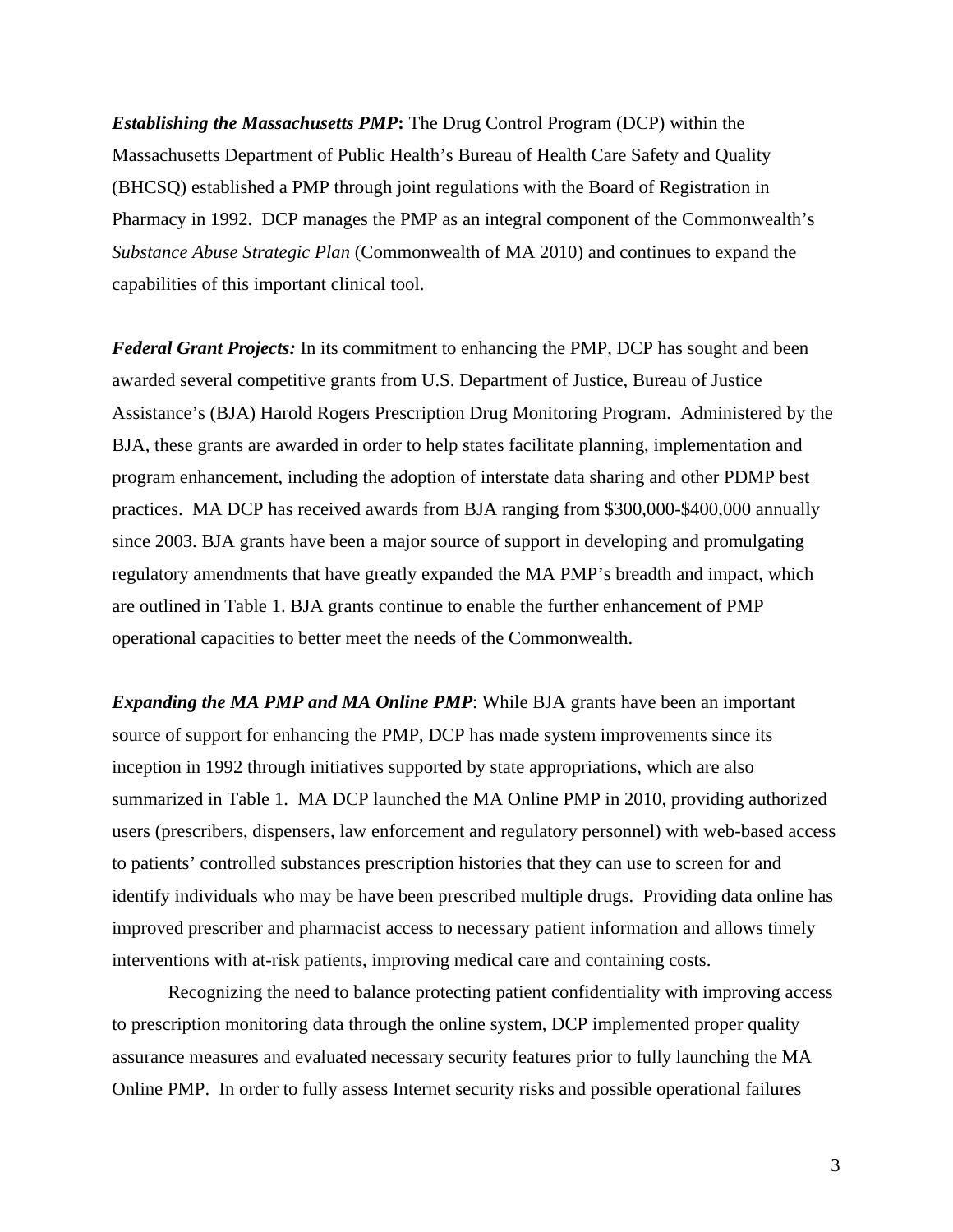associated with an online system, DCP initiated enrollment only within a small population of prescribers and pharmacists for the first six months immediately following the announcement of the online system launch. Once proper safeguards were in place, DCP began the process for a wider roll out of the program to encourage enrollment of a larger population of prescribers and pharmacists. Following the initial period of limited enrollment, participation in the MA Online PMP has steadily increased. Enrollment remained voluntary for physicians, dentists and podiatrists until 2012 and the passage of Chapter 244 of the Acts of 2012. As part of Chapter 244, DCP has incorporated automatic enrollment of physicians, dentists and podiatrists into the Massachusetts Controlled Substances Registration program. As of December 2012, nearly 4,000 prescribers, dispensers, and law enforcement participants had been enrolled to use the system. Through December, 2012, over 150,000 separate patient lookups had been initiated by MA Online PMP users. Furthermore, in FY 2012<sup>3</sup>, DCP staff responded to approximately 500 written requests for PMP data, which staff tracks in a separate database.

 $\overline{a}$ 

<sup>&</sup>lt;sup>3</sup> Massachusetts Fiscal Year (FY) 2012 is July 1, 2011 through June 30, 2012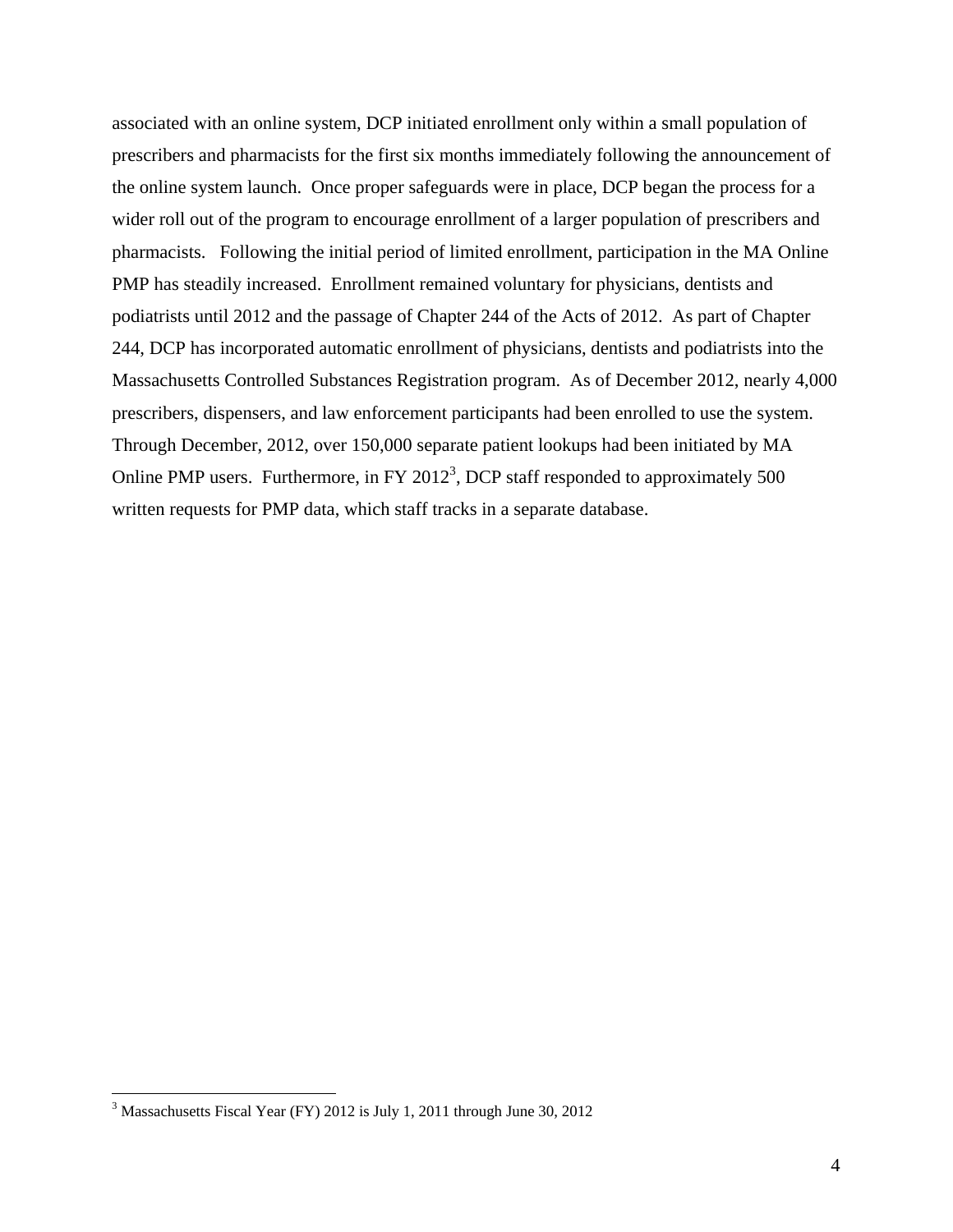| <b>Table 1. Chronology of MA Prescription Monitoring Program</b> |                                                                                                                                                                |  |  |  |  |  |
|------------------------------------------------------------------|----------------------------------------------------------------------------------------------------------------------------------------------------------------|--|--|--|--|--|
| <b>DATE</b>                                                      | <b>MILESTONE</b>                                                                                                                                               |  |  |  |  |  |
| 1992                                                             | DPH & Board of Registration in Pharmacy promulgate regulations authorizing PMP;                                                                                |  |  |  |  |  |
|                                                                  | pharmacies begin reporting prescription dispensing data to PMP                                                                                                 |  |  |  |  |  |
| 1993                                                             | PMP funded by Legislature; Medical Review Groups (MRGs) formed                                                                                                 |  |  |  |  |  |
| 1994                                                             | DPH and MRGs release first PMP reports to investigative agencies; DPH undertakes first                                                                         |  |  |  |  |  |
|                                                                  | intervention with prescribers to decrease inappropriate prescribing of glutethimide                                                                            |  |  |  |  |  |
| 1995                                                             | DPH and Brandeis University conduct practitioner survey                                                                                                        |  |  |  |  |  |
| 2003                                                             | DPH seeks and is awarded first competitive grant from the U.S. Dept. of Justice to fund<br>enhancement of the PMP                                              |  |  |  |  |  |
| 2005                                                             | PMP is highlighted in MA Substance Abuse Strategic Plan; DPH organizes and hosts first                                                                         |  |  |  |  |  |
|                                                                  | Northeast Regional Meeting of state PMPs                                                                                                                       |  |  |  |  |  |
| 2006                                                             | OxyContin and Other Drug Abuse Commission issues report including recommendations for                                                                          |  |  |  |  |  |
|                                                                  | <b>MA PMP</b>                                                                                                                                                  |  |  |  |  |  |
| 2007                                                             | DPH reports to OxyContin and Other Drug Abuse Commission                                                                                                       |  |  |  |  |  |
| 2008                                                             | DPH & Board of Registration in Pharmacy promulgate amendments to PMP regulations to<br>enable unsolicited reporting to prescribers and pharmacies <sup>4</sup> |  |  |  |  |  |
| <b>January 2009</b>                                              | Additional pharmacy reporting requirements go into effect                                                                                                      |  |  |  |  |  |
| <b>November 2009</b>                                             | OxyContin and Heroin Commission issues report including recommendations for MA PMP                                                                             |  |  |  |  |  |
| <b>January 2010</b>                                              | DPH initiates sending prescription dispensing history reports (unsolicited) to providers on                                                                    |  |  |  |  |  |
|                                                                  | their patients, conducts survey on the utility and impact of reports.                                                                                          |  |  |  |  |  |
| <b>June 2010</b>                                                 | DPH initiates development of MA Online PMP                                                                                                                     |  |  |  |  |  |
| <b>August 2010</b>                                               | Chapter 283 of the Acts of 2010 is enacted, establishing PMP in statute                                                                                        |  |  |  |  |  |
| September 2010                                                   | DPH promulgates amendments to PMP regulations to expand pharmacy reporting                                                                                     |  |  |  |  |  |
|                                                                  | requirements <sup>5</sup> ; Board of Registration in Pharmacy files companion amendments                                                                       |  |  |  |  |  |
| <b>November 2010</b>                                             | DPH reports to Legislature on Chapter 283 of the Acts of 2010                                                                                                  |  |  |  |  |  |
| December 2010                                                    | First providers log on to MA Online PMP (400 initial invitees, single patient look up,                                                                         |  |  |  |  |  |
|                                                                  | Schedule II prescription dispensing records)                                                                                                                   |  |  |  |  |  |
| <b>January 2011</b>                                              | Expanded pharmacy reporting requirements go into effect; records for Schedules III - V                                                                         |  |  |  |  |  |
|                                                                  | prescriptions begin to be added to MA Online PMP                                                                                                               |  |  |  |  |  |
| <b>April - June 2011</b>                                         | DPH begins enrolling additional providers in the MA Online PMP                                                                                                 |  |  |  |  |  |
| <b>August 2011</b>                                               | DPH begins training and enrolling investigators for use of the MA Online PMP                                                                                   |  |  |  |  |  |
| February - May<br>2012                                           | DPH expands outreach efforts to increase enrollment in MA Online PMP                                                                                           |  |  |  |  |  |
|                                                                  | DPH promulgates amendments to PMP regulations to fulfill statutory mandates of Chapter                                                                         |  |  |  |  |  |
| <b>January 2013</b>                                              | 283 of the Acts of $2010^6$                                                                                                                                    |  |  |  |  |  |
|                                                                  | DPH begins automatic enrollment in the MA Online PMP for physicians, dentists and                                                                              |  |  |  |  |  |
|                                                                  | podiatrists when applying to obtain or have had a recall to renew a Massachusetts Controlled                                                                   |  |  |  |  |  |
|                                                                  | <b>Substance Registration (MCSR)</b>                                                                                                                           |  |  |  |  |  |
| <b>February 2013</b>                                             | DPH proposes amendments to PMP regulations regarding participant use of the MA Online                                                                          |  |  |  |  |  |
|                                                                  | PMP and delegate user functionality to fulfill statutory mandates of Chapter 244 of the Acts<br>of $2012^7$                                                    |  |  |  |  |  |
|                                                                  | Chapter 38 of the Acts of 2013 amends the mandatory PMP utilization requirement under                                                                          |  |  |  |  |  |
| <b>July 2013</b>                                                 | Chapter 244 of the Acts of 2012 <sup>8</sup>                                                                                                                   |  |  |  |  |  |
| <b>Winter 2012-2013</b>                                          | Planned implementation of MA Online PMP enhancements (batch look ups, electronic                                                                               |  |  |  |  |  |
|                                                                  | alerts, interstate data sharing, local law enforcement use of data)                                                                                            |  |  |  |  |  |

 4 Amendments authorize collection of patient identifier information; unsolicited (proactive) reporting to practitioners and pharmacies; and changing the customer ID provision from a request to a requirement.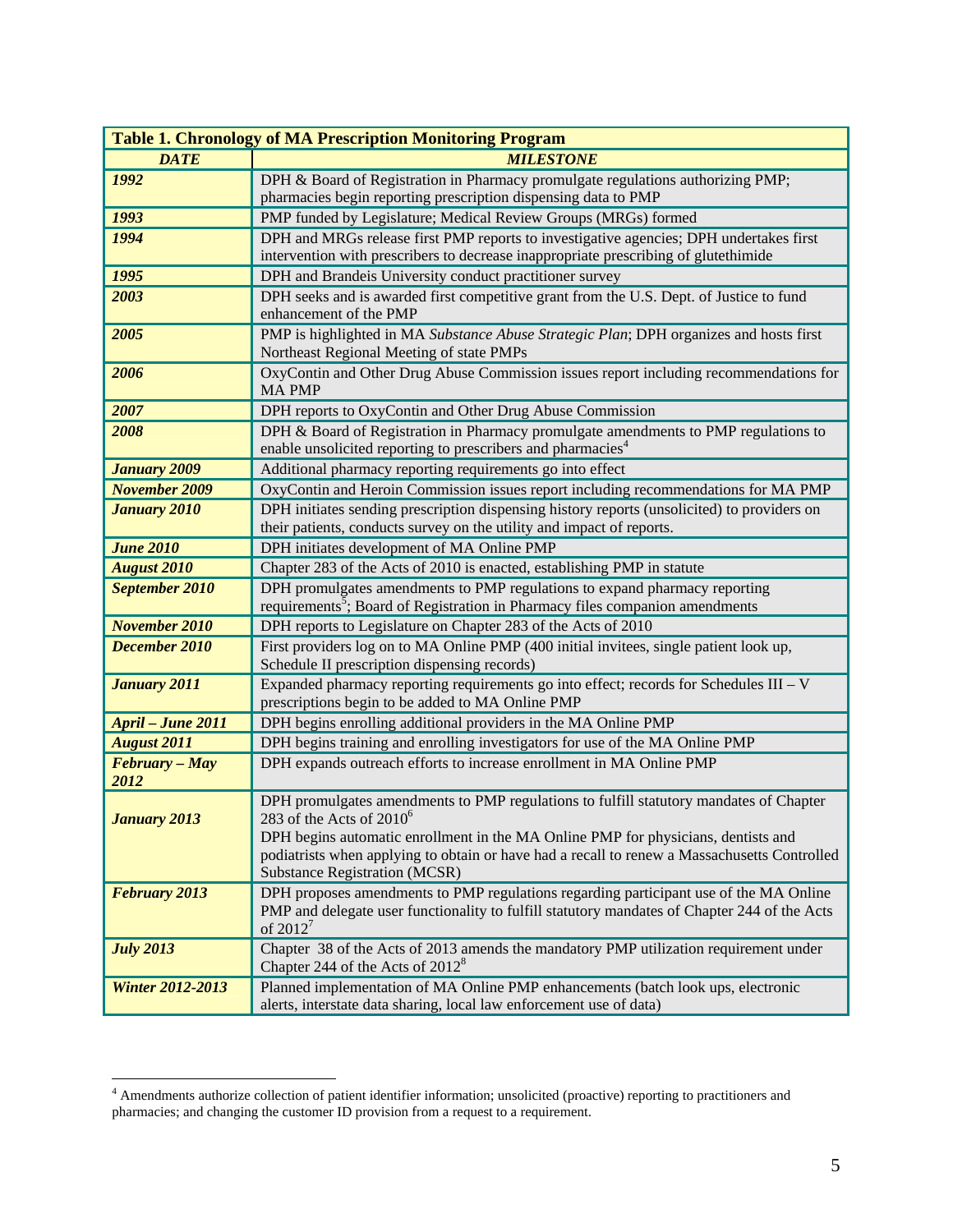*Unsolicited Reporting***:** In an effort to establish proactive applications of PMP data reporting, DCP initiated sending unsolicited reports to prescribers in January 2010. Unsolicited reports began as paper-based alerts provided to health care providers stating that questionable activity had been identified. Producing these reports is triggered by an analysis of MA Online PMP data where the MA DCP specified threshold for "doctor shopping" is identified. DPH staff are responsible for reviewing each report. Since beginning this initiative, DCP identified 106 individuals exceeding thresholds for questionable activity. A total of 2,087 unsolicited reports were sent to the prescribers associated with these individuals' prescriptions, with some prescribers receiving reports on two or more individuals.

 Unsolicited reporting has also enabled DCP to collect survey feedback from prescribers that provide valuable insight as to the need for PMP data, as well as, identify at-risk patient demographic information. In collaboration with Brandeis University, DCP developed a prescriber survey to evaluate the need for providing unsolicited reports. Preliminary findings of this survey suggested that prescribers are typically unaware of their patients' controlled substance prescription profiles. Specifically, survey feedback data showed that only eight percent of respondents were "aware of all or most other prescribers" identified in the unsolicited reports provided. Furthermore, only nine percent of the respondents said "based on current knowledge, including report, patient appears to have legitimate medical reason for controlled drug prescriptions from multiple prescribers" (DPH and Brandeis 2012). This suggests that unsolicited reports serve an important informational function by alerting prescribers to the possibility of questionable activity by patients. Moreover, 72 percent of survey respondents said

 $\frac{1}{5}$ <sup>5</sup> Amendments include, among other provisions, expanding Schedules of records collected from Schedule II to Schedules II-V; expanding customer ID requirement from Schedule II to Schedule II-V; increasing pharmacy reporting frequency from monthly to weekly; and requiring reporting by out-of state mail order pharmacies.

<sup>&</sup>lt;sup>6</sup> Amendments include, among other provisions, broadening criteria for provider use of PMP information; mandating provision of PMP information to providers and investigative agencies; expanding the types of investigative agencies that may obtain PMP information directly; and expanding Schedules of prescription records collected to include certain Schedule VI pharmaceuticals as determined and ordered by the Commissioner.

 $<sup>7</sup>$  Amendments include, among other provisions, mandating use of the MA Online PMP by participants prior to seeing a new</sup> patient, including circumstances where participants would not be required to utilize the prescription monitoring program prior to seeing a new patient; a requirement that pharmacists be trained in the use of the prescription monitoring program as part of the continuing education requirements mandated for licensure by the board of registration in pharmacy and a requirement that allows authorized support staff to use the prescription monitoring program on behalf of a registered participant. 8

 $\beta$  Amendments include requiring PMP participants to utilize the PMP prior to the issuance, to a patient for the first time, of a prescription for a narcotic drug that is contained in schedule II or III, or benzodiazepine or any other schedule IV or V prescription drug, which is commonly abused, in order to identify individuals in need of intervention or treatment, and define those situations in which a participant would not be required to utilize the PMP prior to the issuance, to a patient for the first time, of a prescription for a narcotic drug that is contained in schedule II or III.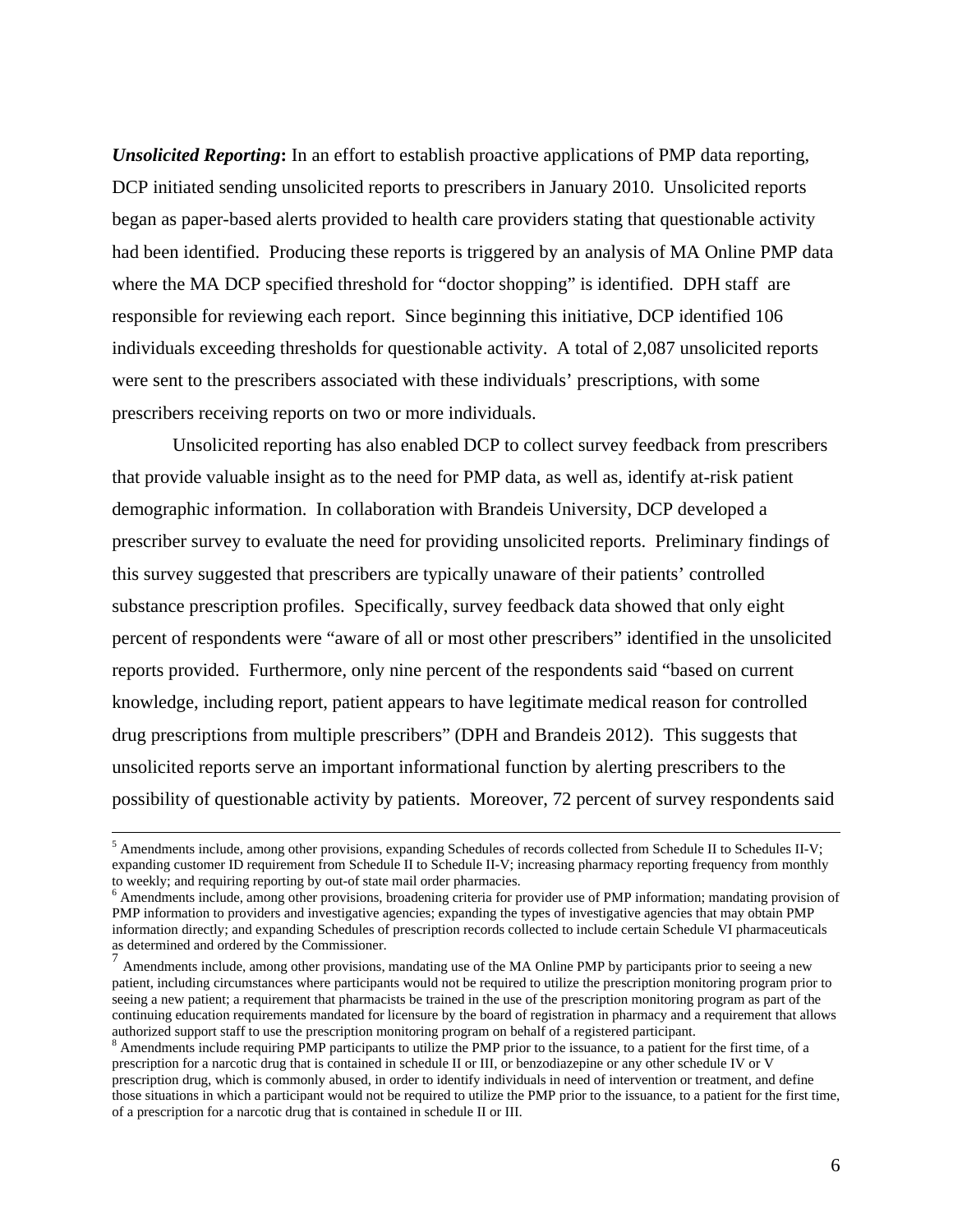that unsolicited reports are "very" or "somewhat" helpful (DHHS 2009; DPH and Brandeis 2012).

 Additionally, survey data showed that the average age of the 106 individuals (48 males and 58 females) who were subjects of the unsolicited reports was 42 years (range = 22-74 years). Furthermore, these individuals received an average of 50 prescriptions, visited an average of 22 different prescribers, and filled their controlled substance prescriptions from an average of 12 different pharmacies during a six month period. Analyses also indicate a clustering of these individuals in the Springfield, Worcester, and Fall River/New Bedford areas of the Commonwealth. These findings highlight the importance of the MA Online PMP as a clinical tool to inform safe prescribing.

 Recognizing the value of unsolicited reporting and due to the encouraging feedback from provider surveys, DCP has started a pilot study that will go towards establishing a system of electronic email alerts set to go live by the end of CY 2013. By implementing custom-designed software algorithms, the MA PMP will be capable of performing more efficient identification of those exhibiting questionable activity according to preset database criteria established by DCP based on PMP data analyses and in consultation with the program's Advisory Council.

## **LAW ENFORCEMENT AND REGULATORY AGENCY USERS OF THE MA PMP**

 DCP allows law enforcement and regulatory agencies to obtain case reports in support of open and ongoing controlled-substances related investigations. Case reports must be specific to a particular prescriber, pharmacy or person. In accordance with the terms and conditions of use, investigators registered with the PMP may also use the online system to obtain this information. However, it is strictly prohibited to use the MA Online PMP as part of routine inspections, for general screening, or any other manner not in support of an already open and ongoing investigation. In fact, DCP requires regulatory and law enforcement employees to provide background case information relevant to a specific PMP request via an online form.

*Training:* All personnel from law enforcement and regulatory agencies must complete in-person training provided by DCP personnel on how to request and interpret PMP data and acceptable uses prior to being authorized to gain access to the MA Online PMP. In FY 2012, DCP staff began in-person training and enrolling representatives of state and federal agencies. Currently,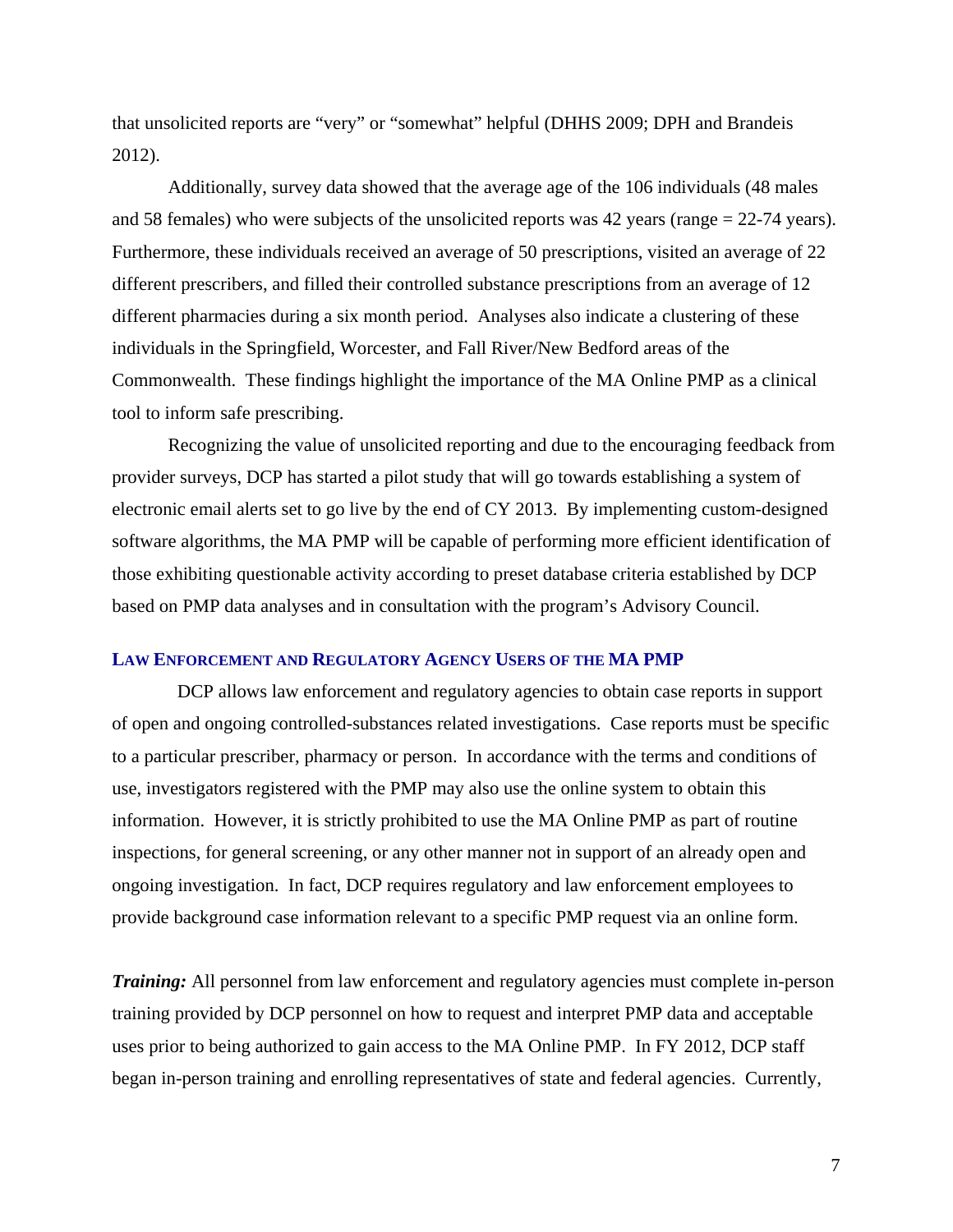approximately 100 law enforcement and regulatory agency personnel are trained and enrolled in the MA Online PMP. During the last 3 quarters of FY 2012, MA Online PMP recorded 607 law enforcement/ regulatory agency requests.

 Chapter 283 of the Acts of 2010 enabled new categories of law enforcement personnel to become authorized end users of the MA Online PMP. DCP is committed to training additional end users on the PMP and has developed a comprehensive curriculum, including the basics of addiction behavior, use of MA PMP data in a criminal investigation, specifics related to use of the online system, and information on referring individuals to substance abuse treatment. All materials will be adapted as more trainings are held.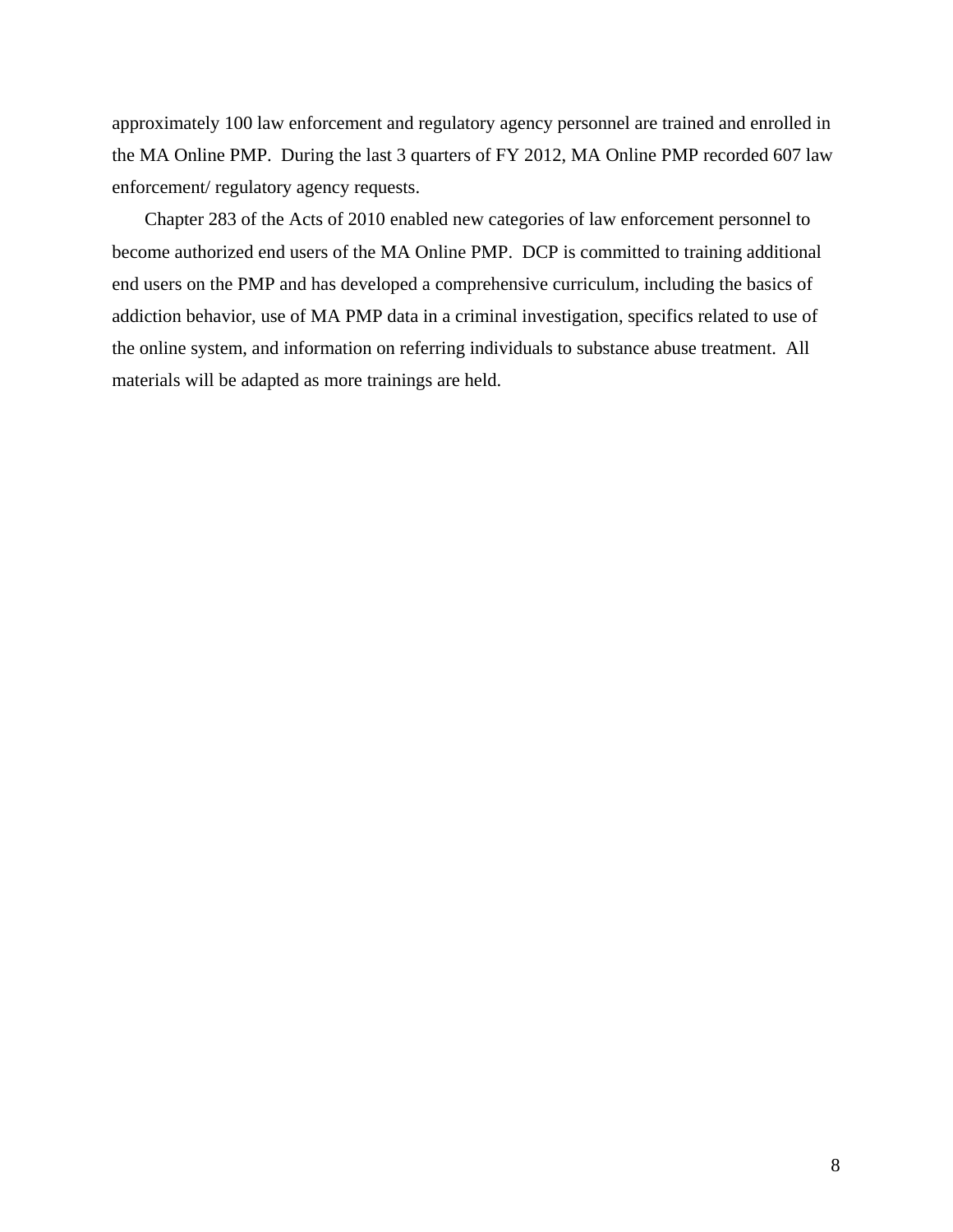#### **PMP TREND DATA, IMPACT OF THE PMP**

 The MA PMP requires reporting of Schedule II-V prescription data from Massachusetts community, hospital outpatient, and clinic pharmacies, as well as from 105 out-of-state mail order pharmacies that deliver to patients in Massachusetts. By collecting this data, DCP has been able to conduct epidemiological surveillance of the reported information (e.g., changes in rates of estimated doctor/pharmacy shopping over time) to study patient activities indicative of prescription drug abuse, as well as, spot trends in such behaviors.

*Trends in Controlled Drug Prescribing in MA: From 1992 to 2012, the number of Schedule II* prescriptions dispensed in MA has steadily increased (Figure 1). From 2001 to 2012, the number of Schedule II prescriptions reported to the MA PMP has more than doubled; from approximately 2 to 4.4 million prescription records. In 2011, MA PMP expanded its reporting requirements and began collecting Schedules III-V prescriptions dispensed in MA. In 2012, nearly 12 million Schedule II-V prescription records (9.4 million new prescriptions and nearly 2.6 million refills) were reported to MA PMP.



9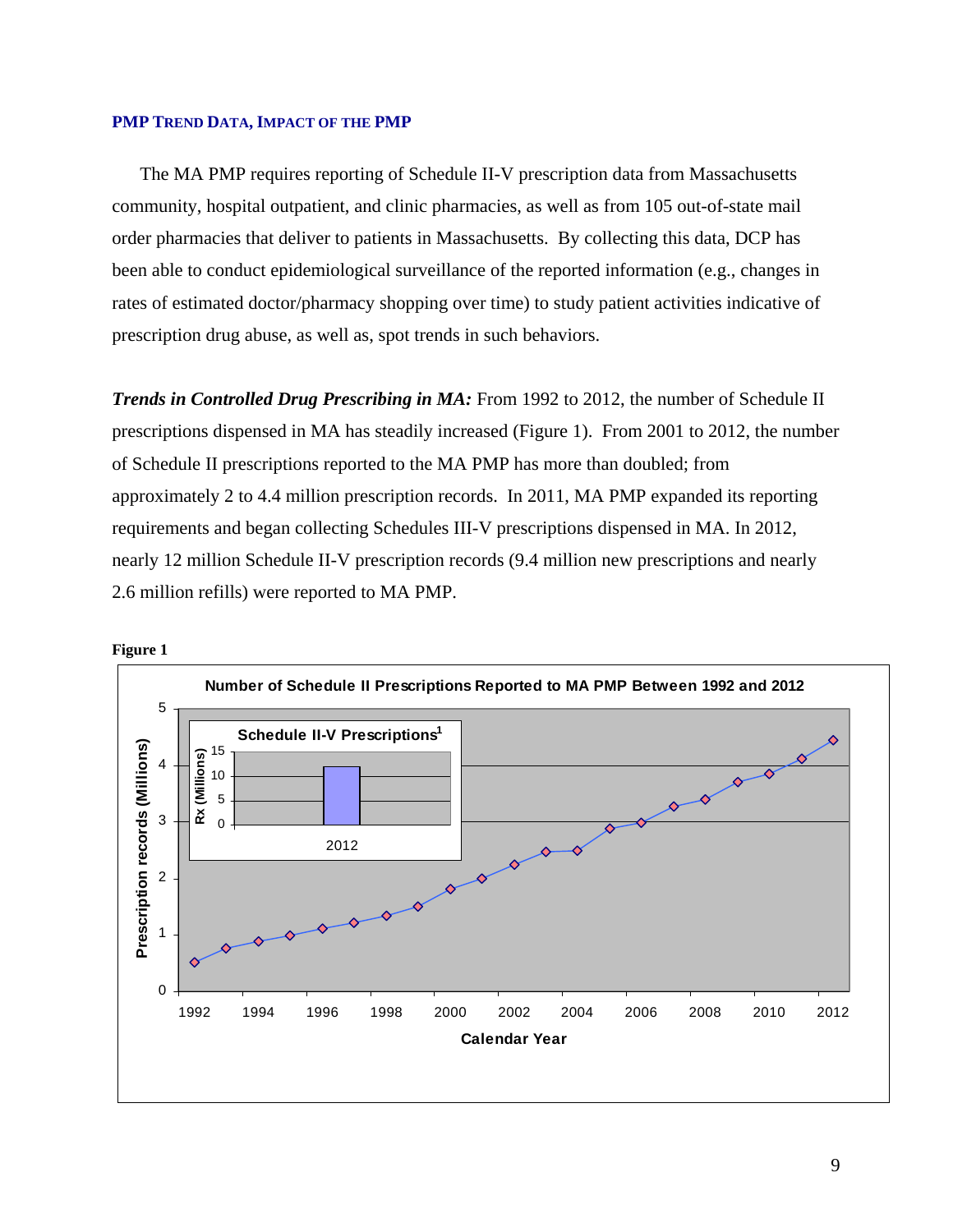The number of prescriptions for Schedule II opioids also steadily rose during the same period. In the most recent four year reporting period (2009-2012), the analgesic drug category, which includes all opioid drug products, comprised nearly two-thirds of all Schedule II prescriptions dispensed in MA. This is consistent with the national trend of increasing opioid prescription drug use.

 In 2011, pain relievers/analgesics (oxycodone [Oxycontin®] and methadone) were the most frequently prescribed drug category, accounting for nearly 47 percent of all Schedule II-V prescriptions reported to MA PMP. Tranquilizers were second, accounting for approximately 30 percent of all the Schedule II-V prescriptions, followed by stimulants (14 percent), and sedativehypnotics (medications for sleep disturbances) (nine percent) (Figure 2). Aprazolam (Xanax®) and Diazepam (Valium®) are examples of tranquilizers. Methylphenidate (Ritalin®) and amphetamine salts (Addrerall®) are examples of stimulants. Zolpidem (Ambien®) and flurazepam (Dalmane®) are examples of sedative-hypnotics. As 2011 was the first year MA PMP began collecting the additional schedules (i.e., Schedules III-V), trend data are not available. Future reports will begin monitoring trends over time for these additional schedules.



 **Figure 2**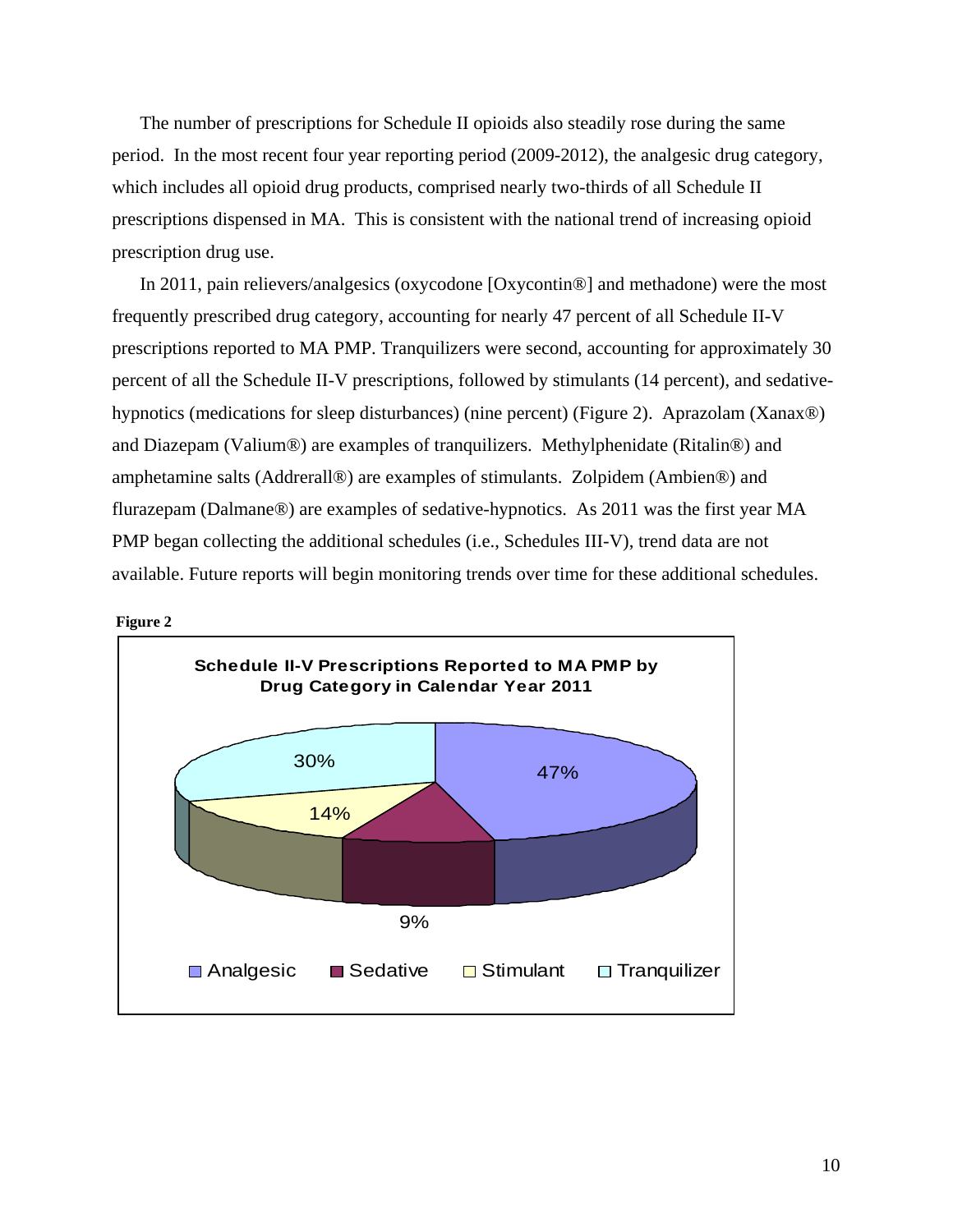In 2011, the most frequently dispensed category of opioid products in MA was oxycodone. Oxycodone products (Oxycontin®, oxycodone with acetaminophen, Percocet®) accounted for almost one half (46 percent) of the opioid prescriptions reported in calendar year 2011. Hydrocodone products (hydrocodone combined with acetaminophen or ibuprofen, e.g., Vicodin® Vicoprofen® respectively) were the second most frequently prescribed opioid in 2011 (26 percent) followed by buprenorphine (most commonly used for substance abuse treatment) (Figure 3).





*Trends in Questionable Activity (i.e., Doctor/Pharmacy Shopping) in MA: Doctor/pharmacy* shopping is one way in which individuals can obtain controlled substances for abuse and misuse. Doctor/pharmacy shopping is a widely used term used to describe when controlled drug prescriptions are acquired by deception. MA PMP uses the term "questionable activity" to identify individuals in the PMP database who meet specified doctor/pharmacy thresholds that are often consistent with this type of behavior. The MA PMP threshold criteria for identifying individuals with questionable activity aims to only identify patients at high risk for prescription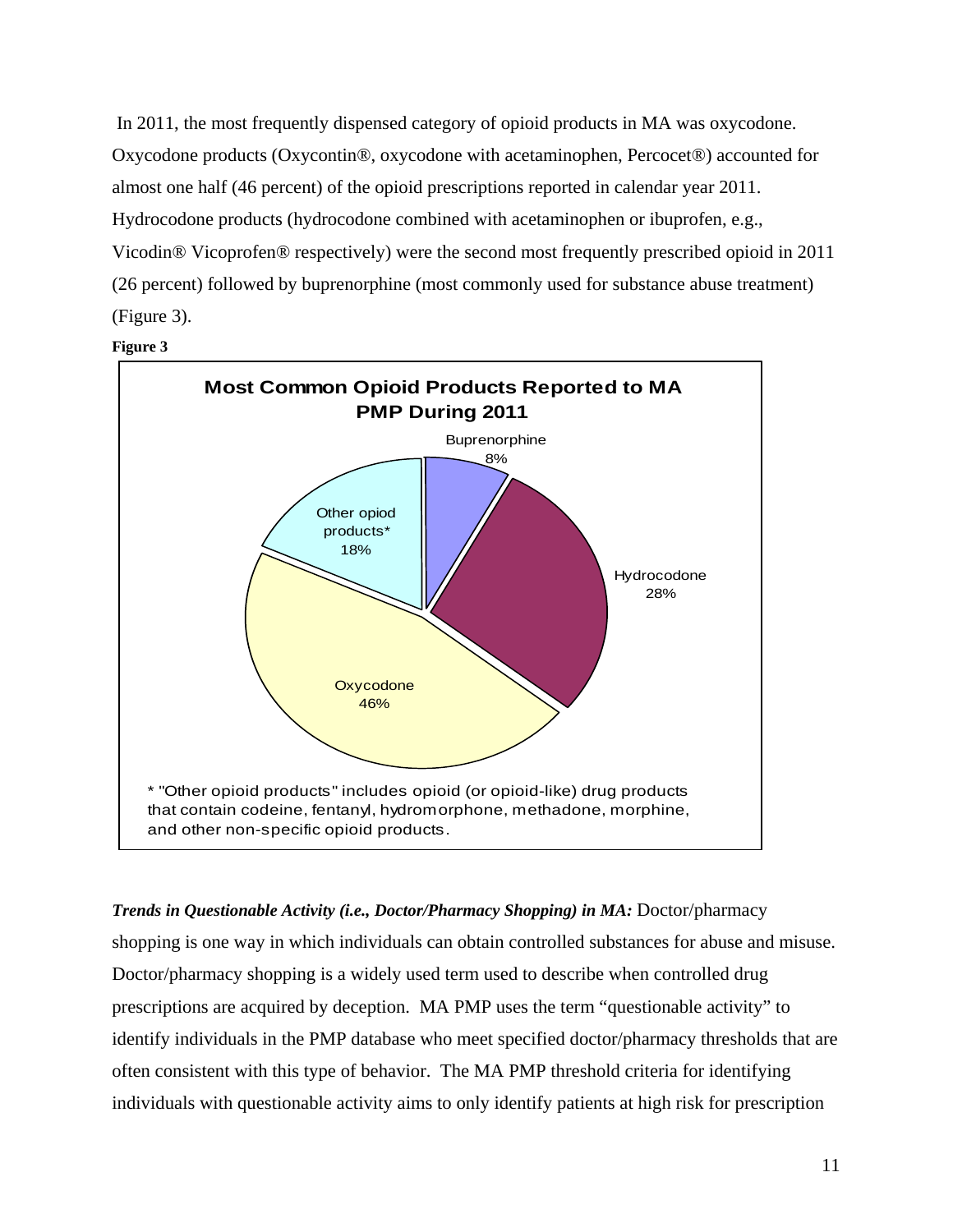drug abuse. However, some patients with chronic pain may use multiple prescribers and pharmacies due to complex medical condition, and therefore, may have legitimate reasons for such activity.

 Using criteria for doctor shopping for Schedule II opioids established by DCP, analyses of PMP data demonstrated that the estimated number of possible doctor and pharmacy shoppers increased 256 percent from fiscal year 1996 to FY 2008 (DPH 2011). In Calendar Year (CY) 2011, over 17,600 individuals showed possible doctor and pharmacy shopping activity for Schedule II–V opioids and over 11,000 showed such activity for Schedule II opioids alone (an estimated 1.4 percent of opioid patients) (DPH 2011).

 Recently, however, *rates* of doctor shopping (and actual number of individuals who meet the doctor shopping threshold) have declined; dropping from 1,680 per 100,000 persons in July in calendar year 2009 to 1,461 per 100,000 persons in calendar year 2011. This represents nearly a 14 percent decline during this time period. This suggests that sending out unsolicited reports (initiated in February 2010) and the use of the MA Online PMP (the MA Online PMP became operational in December 2010) may be having a positive impact on prescribing, helping to curtail doctor shopping.

*Enrollment, Usage and User Satisfaction:* The DCP launched the MA Online PMP in December 2010. DCP has employed a phased approach to enroll practitioners and is continuing its effort to voluntarily enroll pharmacists and mid-level prescribers (i.e., physician assistants and advanced nurse practitioners) in the Online PMP. There has seen a steady increase in the number of enrollments and active end users (those who have logged in a least once) since the online system became fully operational in January 2011. As of July 2011, 7.4 percent of all providers who have prescribed at least one CII-V prescription drug during CY 2011 have enrolled in the MA Online PMP. Furthermore, the total number of logins and patient searches has also steadily increased in the past two years (Figure 4). Based on the most recent results, identified active users have logged in an average of 50 times and conducted an average of 74 searches. In August 2012, Chapter 244 of the Acts of 2012<sup>9</sup> (the Act) was signed into law, which *mandates* 

 $\overline{a}$ 

 $9<sup>9</sup>$  An Act Relative to Prescription Drug Diversion, Abuse and Addiction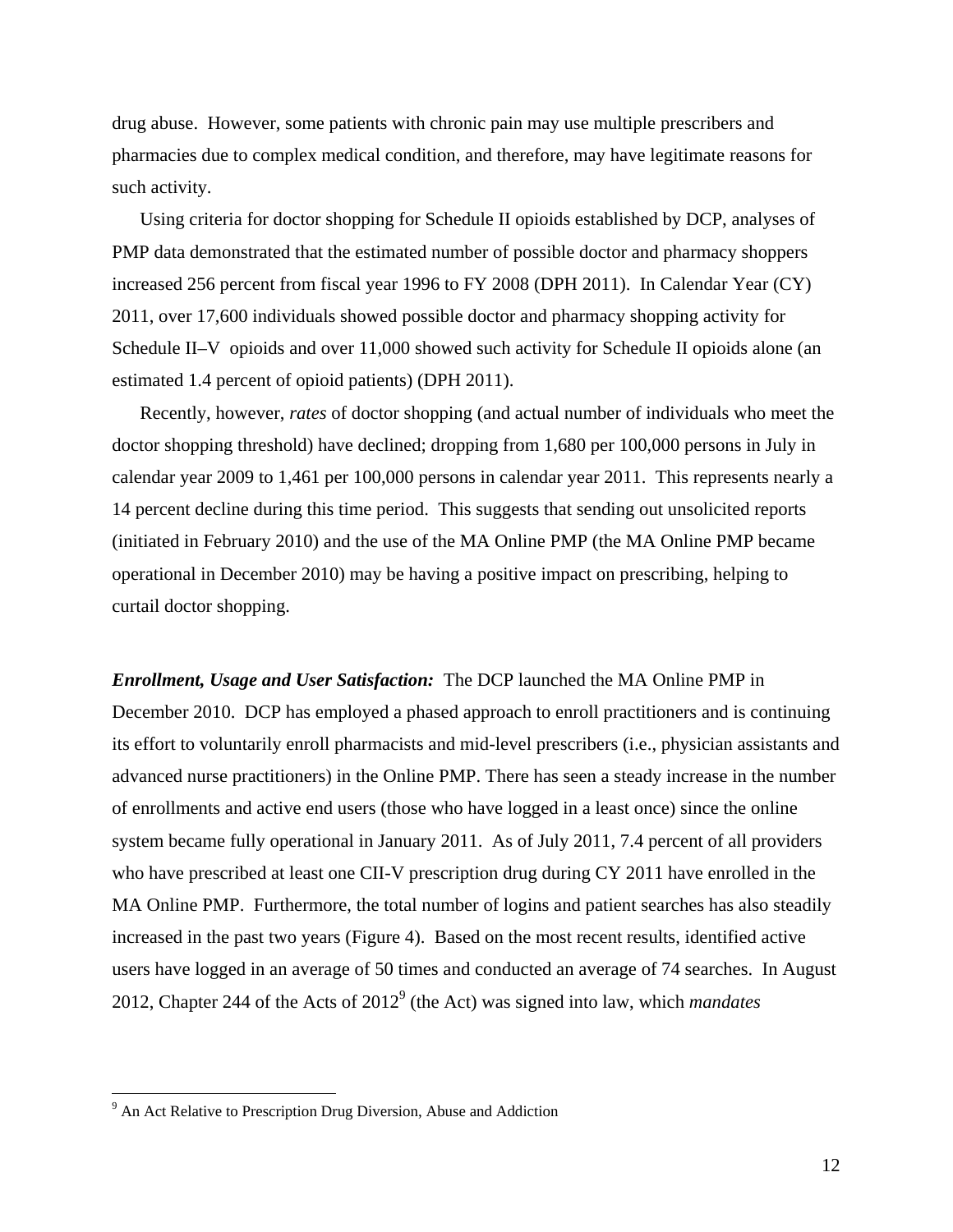practitioner enrollment and participation in the PMP.<sup>10</sup> DCP expects a significant increase in prescriber enrollment and participation in the PMP as a result of this new requirement.



**Totals of Logins and Searches for 1687 Active Users**

 DCP analyses revealed that 90 percent of the controlled substances prescriptions were issued by only 30 percent of the total prescribers with a Massachusetts Controlled Substance Registration. DCP initiated efforts to encourage the prescribers in the top 30 percent to access PMP patient data in order to increase awareness of their patients' prescription histories. Recently accumulated data has shown that DCP has been successful in this effort. Specifically, Table 2 shows that the top three prescriber deciles, which account for nearly 90 percent of all the Schedule III-V prescriptions dispensed in MA (see blue highlighted cells), are enrolled on the MA PMP at considerably higher percentages compared to the bottom six prescriber deciles. The percent online enrollment ranges from 20.2 percent for the top prescribing decile to 0.7 percent for the bottom prescribing decile.

 Moreover, overall satisfaction with the PMP has consistently remained high. DCP routinely asks end users to complete a satisfaction survey three weeks after they have first logged on to the system. Through these surveys, 89 percent of respondents indicated they were satisfied with

<u>.</u>

**Figure 4.**

<sup>&</sup>lt;sup>10</sup> The Acts of 2012 Chapter 244 Sections 1 and 8, respectively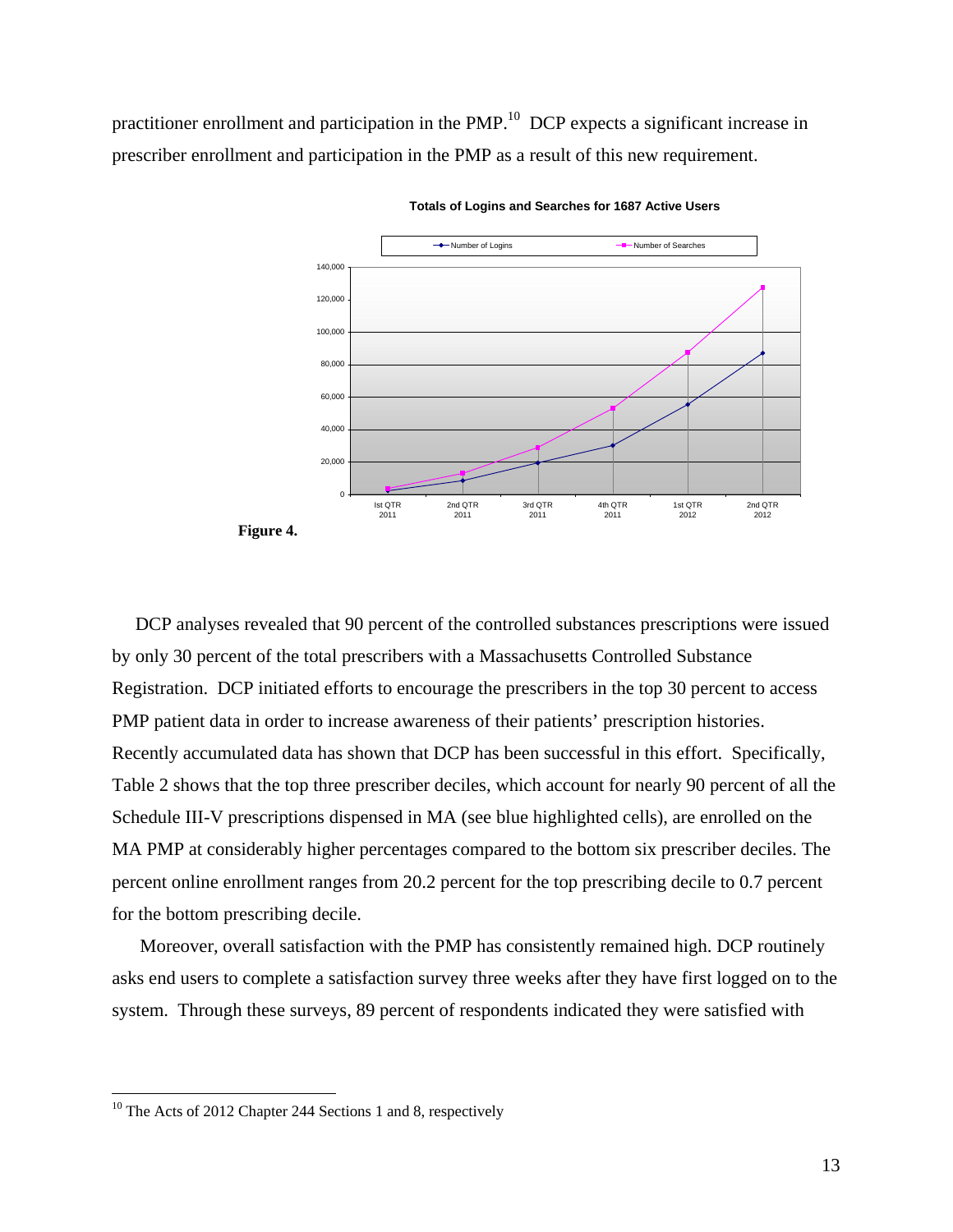their overall experience using the system and 97 percent reported they would continue using it  $(n=158)$ .

| Table 2. MA Online PMP Enrollment Percentages by Prescriber Decile* in CY 2011                                                                                                                                                                           |                                         |                                                      |                               |                                |                                                       |  |
|----------------------------------------------------------------------------------------------------------------------------------------------------------------------------------------------------------------------------------------------------------|-----------------------------------------|------------------------------------------------------|-------------------------------|--------------------------------|-------------------------------------------------------|--|
| <b>Decile</b>                                                                                                                                                                                                                                            | <b>Percent</b><br>of total<br>$CH-V Rx$ | <b>Minimum</b><br>$#$ CII-V<br>$\mathbf{R}$ <b>x</b> | $#$ CII-V Rx<br><b>Median</b> | $#$ CII-V Rx<br><b>Maximum</b> | <b>Percent Enrolled</b><br>in MA Online<br><b>PMP</b> |  |
| Top                                                                                                                                                                                                                                                      | 60.4                                    | 821                                                  | 1,430                         | 16,800                         | 20.2                                                  |  |
| 2 <sup>nd</sup>                                                                                                                                                                                                                                          | 18.9                                    | 386                                                  | 544                           | 821                            | 16.3                                                  |  |
| 3 <sup>rd</sup>                                                                                                                                                                                                                                          | 9.7                                     | 210                                                  | 285                           | 386                            | 12.2                                                  |  |
| 4 <sup>th</sup>                                                                                                                                                                                                                                          | 5.3                                     | 115                                                  | 155                           | 210                            | 8.6                                                   |  |
| 5 <sup>th</sup>                                                                                                                                                                                                                                          | 2.9                                     | 61                                                   | 85                            | 115                            | 5.8                                                   |  |
| 6 <sup>th</sup>                                                                                                                                                                                                                                          | 1.5                                     | 33                                                   | 45                            | 61                             | 4.3                                                   |  |
| $\neg$ th                                                                                                                                                                                                                                                | 0.8                                     | 16                                                   | 23                            | 33                             | 2.8                                                   |  |
| 8 <sup>th</sup>                                                                                                                                                                                                                                          | 0.4                                     |                                                      | 11                            | 16                             | 2.0                                                   |  |
| 9 <sup>th</sup>                                                                                                                                                                                                                                          | 0.2                                     | 2                                                    | 4                             | 7                              | 1.2                                                   |  |
| <b>Bottom</b>                                                                                                                                                                                                                                            | 0.05                                    |                                                      |                               | $\mathcal{D}_{\mathcal{L}}$    | 0.7                                                   |  |
| *Prescribers were divided into 10 separate groups (i.e., deciles), each group having the same number of prescribers,<br>based on the number of Schedule II-V prescriptions they prescribed during calendar Year 2011.<br>Each decile has 3,445 providers |                                         |                                                      |                               |                                |                                                       |  |

Total number of prescribers with  $>= 1$  Rx in CY 2011 = 34,468 Total enrolled in MA Online PMP as of July 13,  $2012 = 2,550$ 

*PMP Initiatives to Reduce Prescription Drug Abuse/Misuse:* Although the capacity for generating MA PMP reports has expanded considerably over the last few years, there is an increasing need to develop analyses that can be used in assessing the magnitude of the prescription drug epidemic at the community level. DCP is planning to develop specific PMP products for the purpose of enabling health care professionals, law enforcement and other community leaders to evaluate the magnitude of the prescription drug problem in their communities and assess any specific initiatives they have implemented to address the problem. DCP has piloted county-level analyses for Berkshire County, which has shown a decrease in questionable activity from 2009 to 2011. Based on encouraging results from this study, DCP is currently working to enhance its capabilities to provide community-level data in addition to Berkshire County.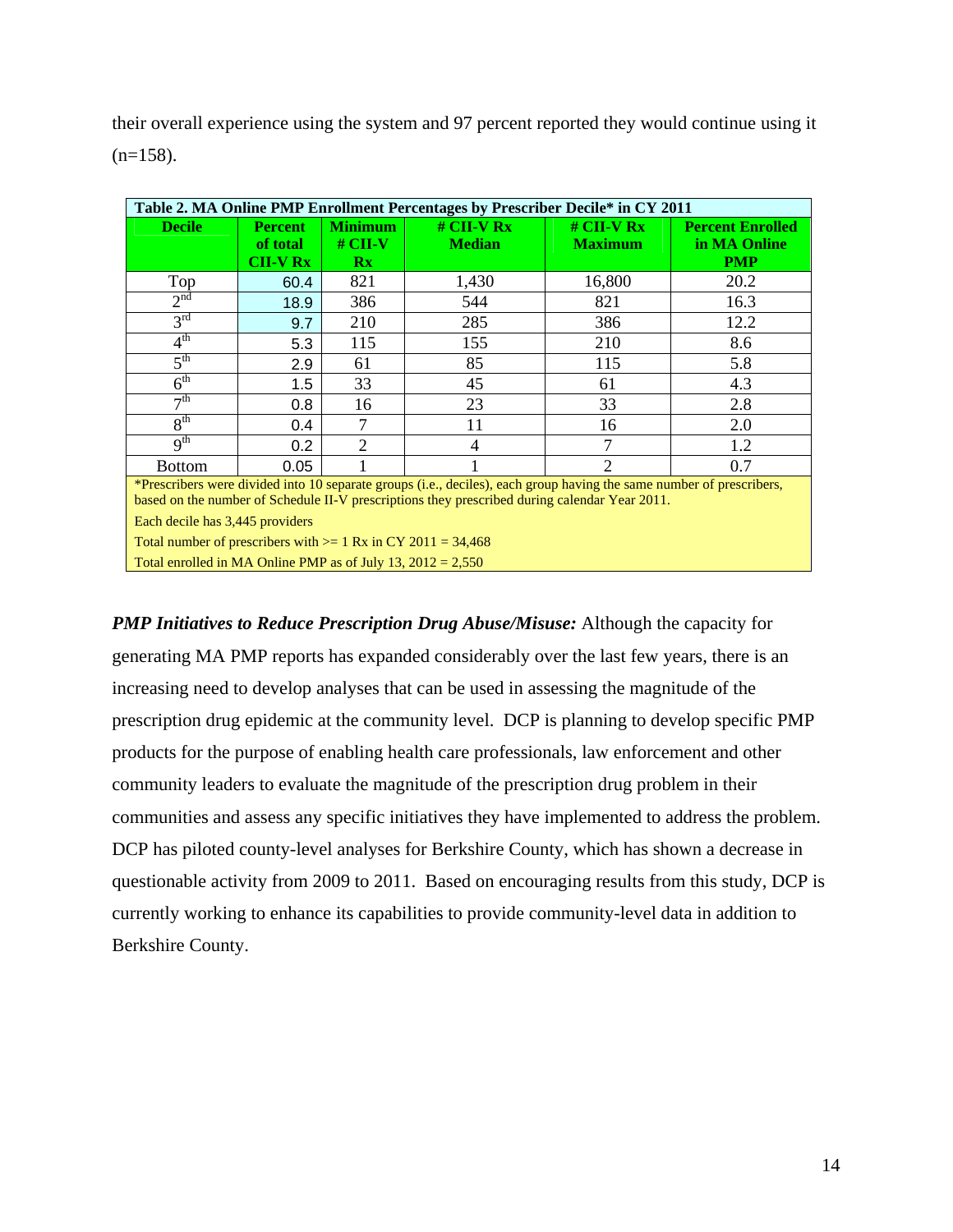## **ONGOING IMPROVEMENT EFFORTS**

Continuous improvement efforts on the part of the Legislature and the DCP have helped shape the MA PMP into the tool that it is today, and ongoing efforts will ensure that the program continues to meet the needs of all of its end-users. Specific improvements are currently being developed in the areas of health information technology and interstate data sharing.

*Health Information Technology:* DPH is undertaking major initiatives to leverage health information technology (Health IT) to increase PMP usability and efficiencies for clinician end users. User-friendly technologies and workflow integration will permit the Online PMP to support functions beyond the current single-patient look-up, including:

- Electronic Unsolicited Reports/Alerts (available July 2013): emails concerning high risk patients identified using PMP data; no patient information emailed (described above under Unsolicited Reporting, p. X
- Batch Lookup: enable prescribers to save time by providing the ability to do multiple lookups at one time, e.g., all the patients with appointments on a particular day or week;
- Prescriber Self-Lookup: allow prescribers to obtain records for all Schedule II V prescriptions written by the prescriber over the previous 12 months for the purpose of conducting self-assessments and identifying forgery; and
- HIE Integration: integration of the MA Online PMP with Electronic Health Records (EHRs) and pharmacy systems through Health Information Exchange (HIE) and adopting the American Society for Automation in Pharmacy's (ASAP) 4.1 PMP reporting standard. DPH has been awarded a grant from the Substance Abuse Mental Health Services Administration (SAMHSA) for federal fiscal years 2014 through 2015 to support this work.

The Executive Office of Health and Human Services (EOHHS) is undertaking the first

phase of building a HIE infrastructure that will enable connections between the PMP and many EHRs through a single interface. Developing this infrastructure is the first step in creating a comprehensive statewide HIE capability that will enable data normalization and aggregation as well as query based exchange. DCP is currently exploring development of an interface between the MA Online PMP and one or two EHR systems to test feasibility and usability. At the same time, DCP is exploring development of an interface with the proposed EOHHS HIE infrastructure. Thus, the MA Online PMP would be integrated with EHR, e-prescribing and other electronic patient management systems to enable easy look up of PMP data, both in the state and across state lines.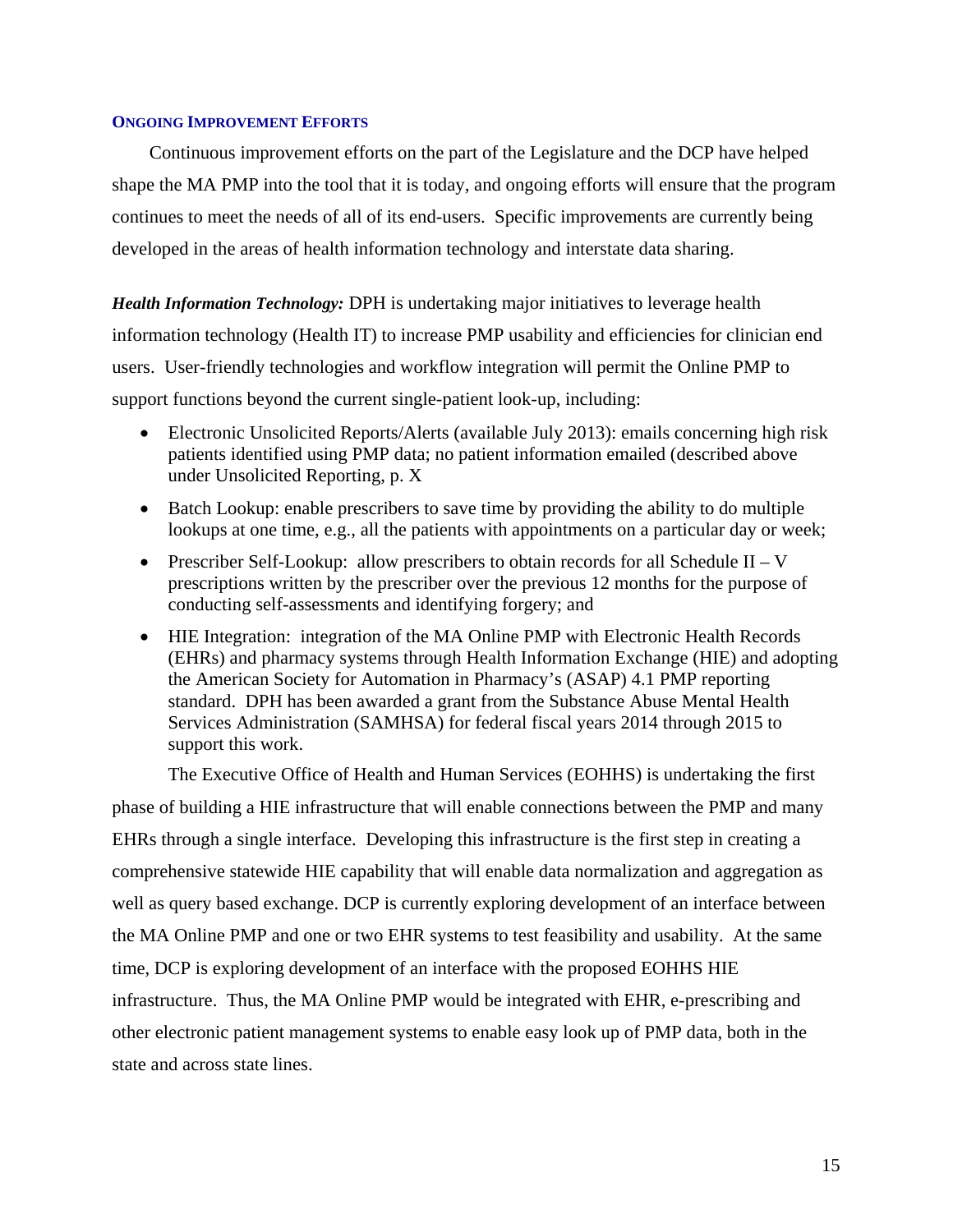*Interstate Data Sharing*: Inter-state data sharing allows reciprocity for data exchange between authorized users in MA and those from a cooperating state. A set of consensus-based national standards, known as Prescription Monitoring Information Exchange (PMIX) specifications, has already been created to enable PMPs to share data. RxCheck is the operational interstate data sharing hub that implements the PMIX specifications and provides for the interstate exchange of data (see diagram below).



# Interstate PMP Hub Sharing

DCP has initiated operations for admission into the RxCheck Hub, including developing work specifications for IT vendors, hiring a PMIX IT project manager and drafting a variety of Memoranda of Understanding (MOU) to establish formal data sharing agreements with other state PMPs. Draft MOUs have been developed for Kentucky, Maine and Connecticut and are being reviewed by DPH IT security. DCP anticipates coding and preliminary implementation of the system to begin upon completion of the Virtual Gateway (VG) 4.0 upgrade, which is expected by the end of 2013. Following implementation of the system, DCP will begin pilot testing PMP data requests by MA for Kentucky, Maine and Connecticut PMP data and reciprocal requests for MA PMP data.

#### **SUMMARY**

 MA DCP remains committed to integrating PMP use into existing clinical practice workflow and technology in an effort to ensure appropriate use of prescription controlled substances.

Source: Alliance of States with PMPs. April 2012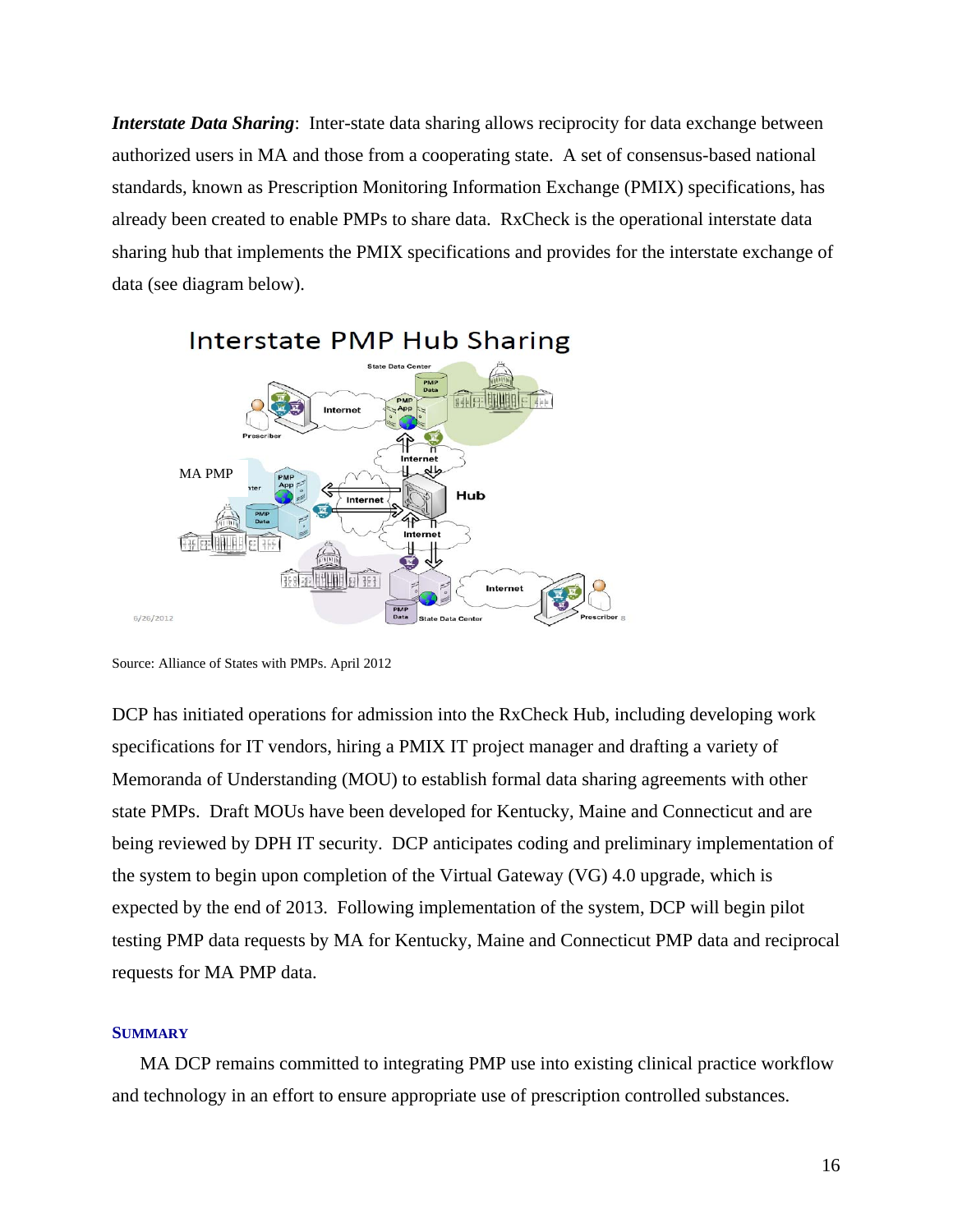Specifically, DCP has actively engaged in soliciting and evaluating user feedback to guide strategic and effective program improvements. Since implementing a variety of user friendly program enhancements such as, launching an MA Online PMP, DCP has observed a nearly twofold decrease in doctor shopping rates from July 2010 to June 2012. With additional system enhancements DCP expects to further expand PMP use and looks forward to collaborating with the legislature in its efforts to curb the prescription drug abuse epidemic in the Commonwealth.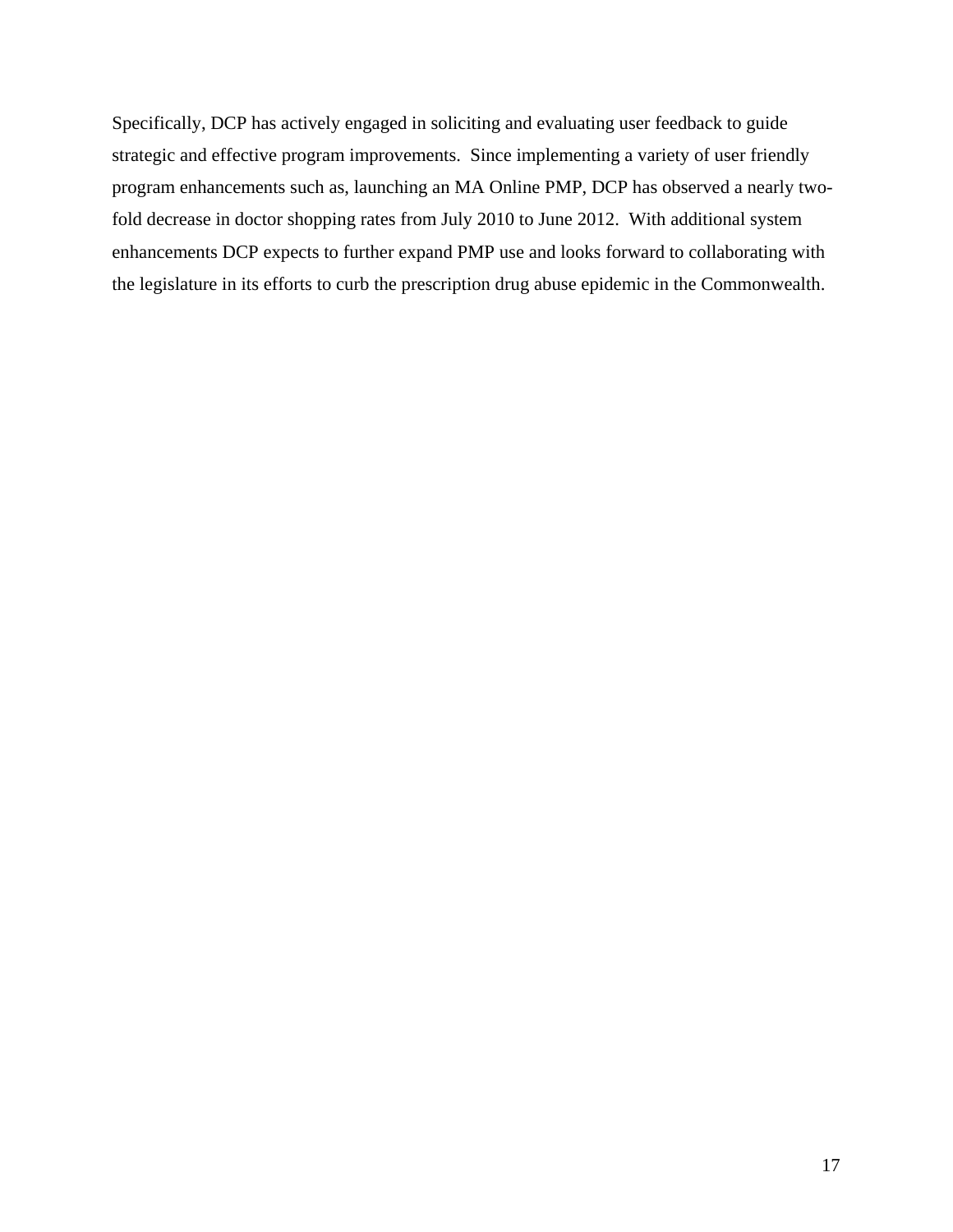## **REFERENCES**

Birnbaum HG, White, AH, Schiller M, et al,. 2011. "Societal Costs of Prescription Opioid Abuse, Dependence, and Misuse in the United States," Pain Medicine (2011) 12:657-667.

Brandeis University, Schneider Institutes for Health Policy. 2012. Online PMP Registration Rates Averaged for CY 2011, for BJA Grantee States. July 2012.

Centers for Disease Control and Prevention (CDC). 2011. Vital Signs: Overdoses of Prescription Opioid Pain Relievers—United States, 1999-2008. MMWR 2011; 60: 1-6.

Commonwealth of Massachusetts. 2010. Substance Abuse Strategic Plan Update FY 2011 – FY 2016. Available on the Web: http://www.mass.gov/governor/docs/strategic-plan-update-july-2010.pdf.

Massachusetts Department of Public Health (DPH). 2009. Drug Analysis Laboratory, Western Massachusetts Public Health Center, Amherst, MA.

[DPH] 2011. Drug Control Program. Epidemiological Surveillance of Prescription Monitoring Program Data. 1996-2011.

[DPH]. 2012a. A Decade of Mortality Massachusetts: 2000 – 2009." Division of Research and Epidemiology, Bureau of Health information, Statistics, Research and Evaluations. July 11, 2012.

[DPH]. 2012b. Massachusetts Deaths 2009. Registry of Vital Records and Statistics, Massachusetts Department of Public Health, July 11, 2012.

[DPH] and Brandeis University, Schneider Institutes for Health Policy. 2012. Prescriber Survey on Unsolicited Reports Sent by DPH, DCP. July, 2012.

Substance Abuse and Mental Health Services Administration (SAMHSA). 2011. Results from the 2010 National Survey on Drug Use and Health: Summary of National Findings, NSDUH Series H-41, HHS Publication No. (SMA) 11-4658. Rockville, MD: Substance Abuse and Mental Health Services Administration, 2011.

[SAMHSA]. 2012a. Results from the 2011 National Survey on Drug Use and Health: Summary of National Findings, NSDUH Series H-44, HHS Publication No. (SMA) 12-4713. Rockville, MD: Substance Abuse and Mental Health Services Administration.

[SAMHSA]. 2012b. Substance Abuse and Mental Health Services Administration, Center for Behavioral Health Statistics and Quality. (July 2, 2012). The DAWN Report: Highlights of the 2010 Drug Abuse Warning Network (DAWN) Findings on Drug-Related Emergency Department Visits. Rockville, MD.